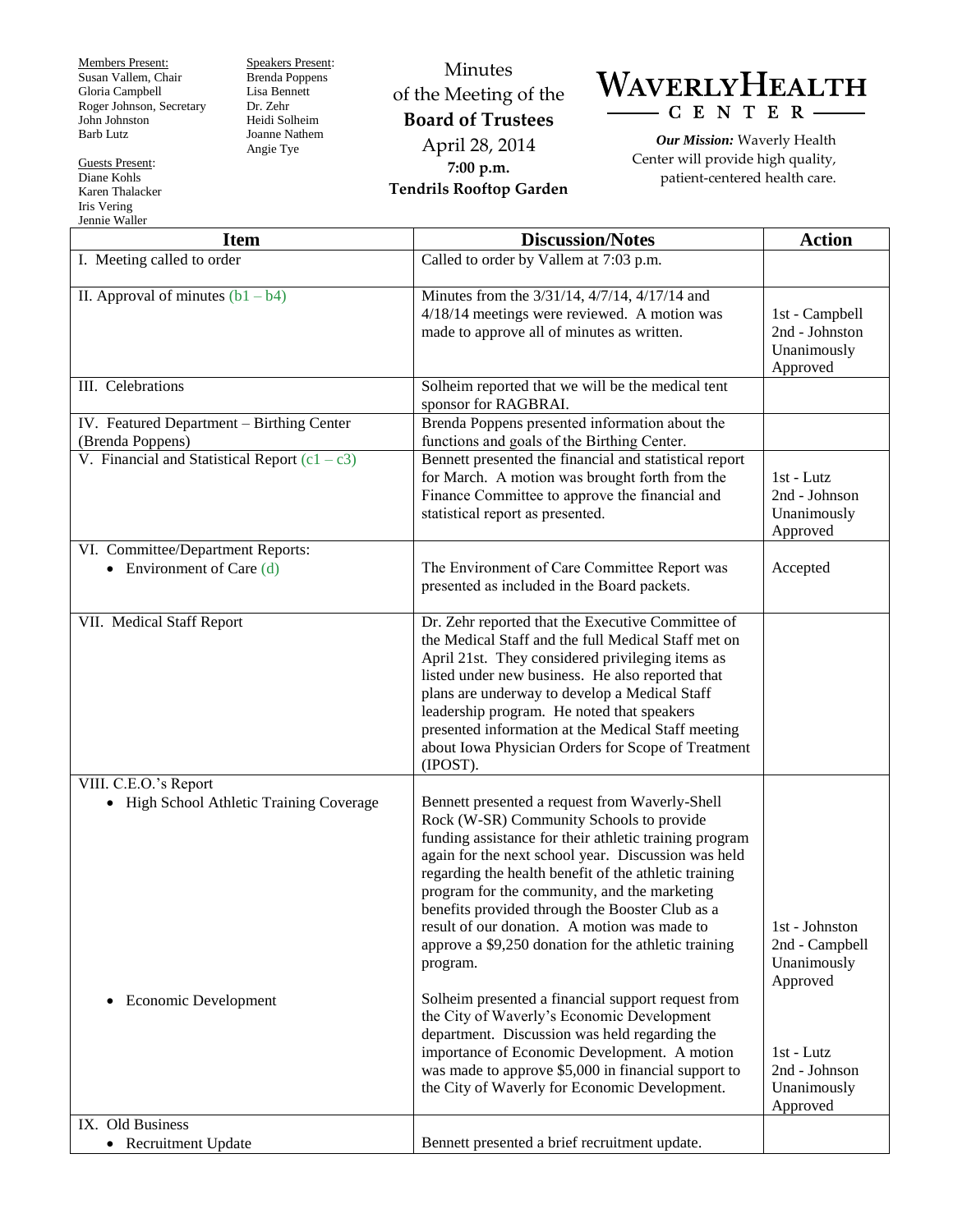| X. New Business<br>• Request for Privileges:<br>• Sarah Pauly, MD - Consulting,<br>Radiology, RCI<br>Adam Brooks, MD - Courtesy, Family<br>Practice, Covenant<br>• Nancy Harris, CRNA, PhD - Courtesy,<br>Anesthesia, NASINC<br>· William (Skip) Leobig, CRNA, MSA -<br>Courtesy, Anesthesia, NASINC           | Privileging items were presented as individually<br>listed at left. All files have been reviewed by the<br>Executive Committee of the Medical Staff. The<br>Executive Committee recommends approval. A<br>motion was made to approve all privileging items as<br>individually considered and recommended by the<br>Executive Committee of the Medical Staff. | 1st - Johnson<br>2nd - Lutz<br>Unanimously<br>Approved      |
|----------------------------------------------------------------------------------------------------------------------------------------------------------------------------------------------------------------------------------------------------------------------------------------------------------------|--------------------------------------------------------------------------------------------------------------------------------------------------------------------------------------------------------------------------------------------------------------------------------------------------------------------------------------------------------------|-------------------------------------------------------------|
| • Change of Status – Provisional to Regular<br>Appointment to Medical Staff:<br>Troy Ivey, DO - Active, General Surgery,<br><b>WHC</b><br>$\blacksquare$ Arnold Honick, MD – Consulting,<br>Radiology, RCI                                                                                                     |                                                                                                                                                                                                                                                                                                                                                              |                                                             |
| • Continuation of Provisional Appointment to<br><b>Medical Staff:</b><br>• James Poock, MD - Courtesy, Family<br>Practice, NEIFPC<br>• Nasreen Wahidi, MD - Active, Pediatrics,<br><b>WHC</b>                                                                                                                  |                                                                                                                                                                                                                                                                                                                                                              |                                                             |
| • Privilege Updates:<br>• John Zehr, MD - Active, Emergency<br>Medicine, WHC<br>$\blacksquare$ Margo Soppe, PA – Active, Emergency<br>Medicine, WHC                                                                                                                                                            |                                                                                                                                                                                                                                                                                                                                                              |                                                             |
| <b>Voluntary Resignation from Medical Staff:</b><br>$\bullet$<br><b>Jessica Larsen, PA-C - Consulting,</b><br>Dermatology, Dermatology Associates                                                                                                                                                              |                                                                                                                                                                                                                                                                                                                                                              |                                                             |
| New/Revised Policies & Procedures:<br>$\bullet$<br>• Laboratory Quality Assurance (g)<br>• Mental Health Services (h)<br>Perioperative Product Deviation and<br>Nonconformance (i)<br>$\blacksquare$ Do Not Resuscitate (DNR) – Anesthesia<br>(i)<br><b>• Personal Vehicle Use</b> $(k)$<br>• Hand Hygiene (l) | The new and revised policies listed at left were<br>presented for review as included in the Board<br>packets. The policies have been reviewed by the<br>Executive Committee of the Medical Staff and are<br>recommended for approval. A motion was made to<br>approve the policies as written.                                                               | 1st - Campbell<br>2nd - Johnston<br>Unanimously<br>Approved |
| Finance Committee (m)<br>$\bullet$                                                                                                                                                                                                                                                                             | Bennett reported that the Finance Committee met on<br>April 24th. Minutes from the meeting were included<br>in the Board packet.                                                                                                                                                                                                                             |                                                             |
| • Capital Purchase FYI-Flexible<br>Cystoscope \$9,025.23                                                                                                                                                                                                                                                       | Bennett reported that we are purchasing a flexible<br>cystoscope at a cost of \$9,025.23.                                                                                                                                                                                                                                                                    |                                                             |
| Capital Request - Fetal Monitors (m1)                                                                                                                                                                                                                                                                          | Bennett and Nathem presented a capital request for<br>fetal monitors. A motion was brought forth from the<br>Finance Committee to approve the budgeted request<br>for fetal monitors at a cost not to exceed \$74,178.32.                                                                                                                                    | 1st - Lutz<br>2nd - Johnson<br>Unanimously<br>Approved      |
| • Charity Care                                                                                                                                                                                                                                                                                                 | Bennett presented the following applications for<br>charity care:<br>Application 1 is for an individual that<br>qualifies for a 100% write off under our<br>charity care policy. The total to be written                                                                                                                                                     |                                                             |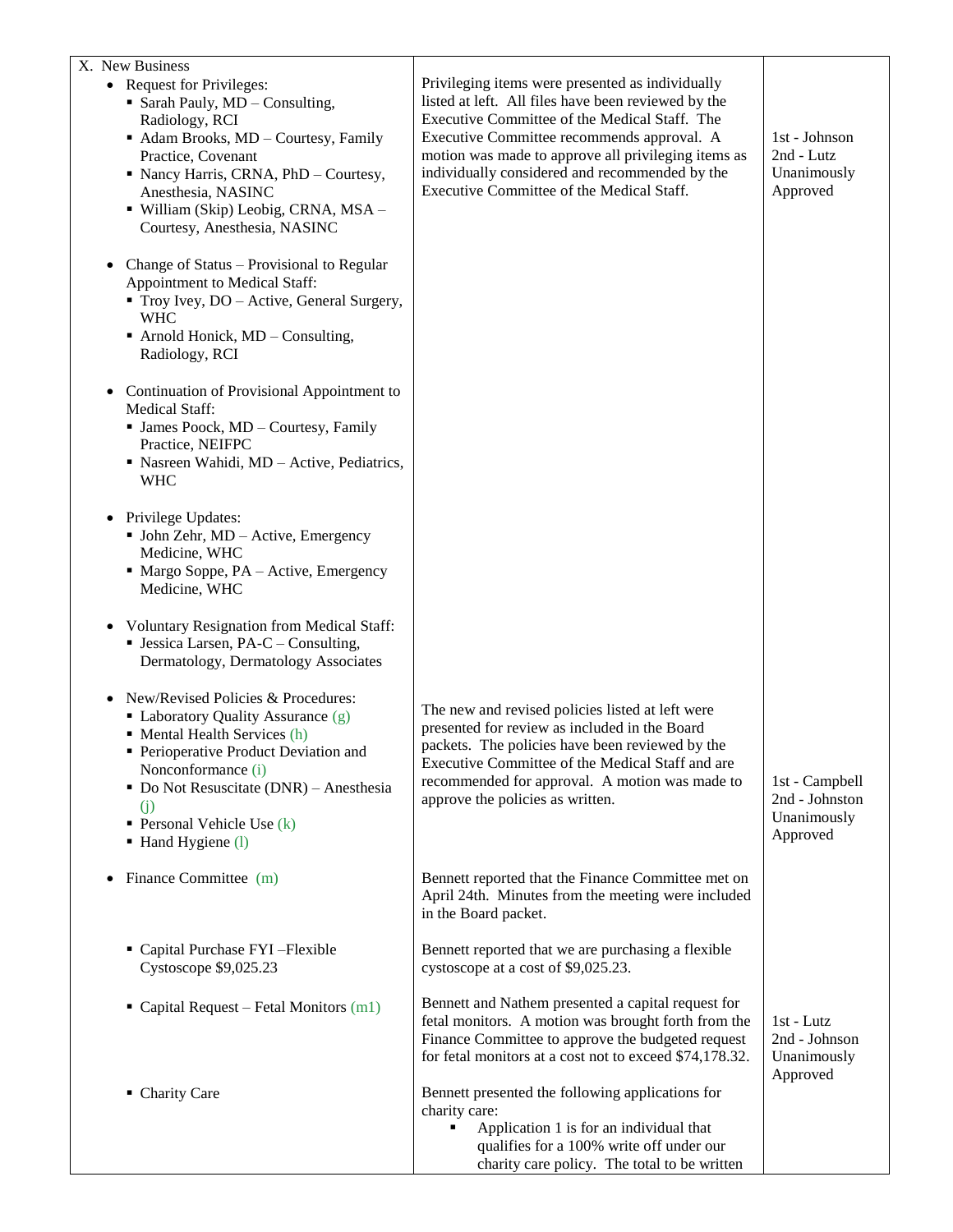|                                                                                                                                                                                                                                                                                                                                                                                                                                                            | off is \$40,087.<br>Application 2 is for an individual that<br>qualifies for a 100% write off under our<br>charity care policy. The total to be written<br>off is \$25,825.<br>Application 3 is for an individual that<br>qualifies for a 100% write off under our<br>charity care policy. The total to be written<br>off is \$13,275.<br>Application 4 is for an individual that<br>٠<br>qualifies for a 100% write off under our<br>charity care policy. The total to be written<br>off is \$14,223.<br>A motion was made to approve the applications as<br>presented. | $1st$ - Lutz<br>2nd - Johnson<br>Unanimously                   |
|------------------------------------------------------------------------------------------------------------------------------------------------------------------------------------------------------------------------------------------------------------------------------------------------------------------------------------------------------------------------------------------------------------------------------------------------------------|--------------------------------------------------------------------------------------------------------------------------------------------------------------------------------------------------------------------------------------------------------------------------------------------------------------------------------------------------------------------------------------------------------------------------------------------------------------------------------------------------------------------------------------------------------------------------|----------------------------------------------------------------|
| <b>Personnel Committee</b>                                                                                                                                                                                                                                                                                                                                                                                                                                 | Bennett reported that the Personnel Committee met<br>on April $23^{\text{rd}}$ . Minutes from the meeting were<br>included in the Board packet.                                                                                                                                                                                                                                                                                                                                                                                                                          | Approved                                                       |
| <b>Executive Committee</b><br>$\blacksquare$ 4/9/14 – Physician Employment<br>Agreement (n)                                                                                                                                                                                                                                                                                                                                                                | The minutes of the 4/9/14 Executive Committee<br>meeting were presented as included in the Board<br>packets. The Executive Committee acted to approve<br>a physician employment agreement. The action of<br>the Executive Committee was ratified as presented.                                                                                                                                                                                                                                                                                                           | 1st - Vallem<br>2nd - Johnson<br>Unanimously<br>Approved       |
| Planetree Report<br>$\bullet$                                                                                                                                                                                                                                                                                                                                                                                                                              | Tye and Solheim noted that we are in the process of<br>working for Planetree re-designation, and planning<br>educational retreats.                                                                                                                                                                                                                                                                                                                                                                                                                                       |                                                                |
| XI. Closed Session<br>Iowa Code Chapter $21.5.1(i)$ – Closed session to<br>evaluate the professional competency of an<br>individual whose appointment, hiring, performance<br>or discharge is being considered when necessary to<br>prevent needless and irreparable injury to that<br>individual's reputation and that individual requests<br>a closed session.                                                                                           | A motion was made to move into closed session at<br>7:46 p.m. for the purposes identified at left.                                                                                                                                                                                                                                                                                                                                                                                                                                                                       | 1st - Campbell<br>2nd - Johnston<br>Unanimously<br>Approved    |
| Iowa Code Chapter 21.5.1(1) - Closed session to<br>discuss patient care quality and process<br>improvement initiatives in a meeting of a public<br>hospital or to discuss marketing and pricing<br>strategies or similar proprietary information in a<br>meeting of a public hospital, where public<br>disclosure of such information would harm such a<br>hospital's competitive position when no public<br>purpose would be served by public disclosure. |                                                                                                                                                                                                                                                                                                                                                                                                                                                                                                                                                                          |                                                                |
| XII. Open Session                                                                                                                                                                                                                                                                                                                                                                                                                                          | A motion was made to move back into open session<br>at 9:01 p.m.                                                                                                                                                                                                                                                                                                                                                                                                                                                                                                         | 1st - Campbell<br>2nd - Lutz<br>Unanimously<br>Approved        |
| XIII. Employment Agreements                                                                                                                                                                                                                                                                                                                                                                                                                                | A motion was brought forth from Personnel<br>Committee to ratify current provider agreements as<br>presented.                                                                                                                                                                                                                                                                                                                                                                                                                                                            | $1st - Lutz$<br>$2nd$ – Campbell<br>Unanimously<br>Approved    |
|                                                                                                                                                                                                                                                                                                                                                                                                                                                            | A motion was brought forth from Personnel<br>Committee to approve physician and midlevel<br>provider contract templates as presented, pending<br>final legal review.                                                                                                                                                                                                                                                                                                                                                                                                     | $1st$ – Campbell<br>$2^{nd}$ – Lutz<br>Unanimously<br>Approved |
|                                                                                                                                                                                                                                                                                                                                                                                                                                                            | A motion was brought forth from Personnel                                                                                                                                                                                                                                                                                                                                                                                                                                                                                                                                | $1st$ – Campbell                                               |